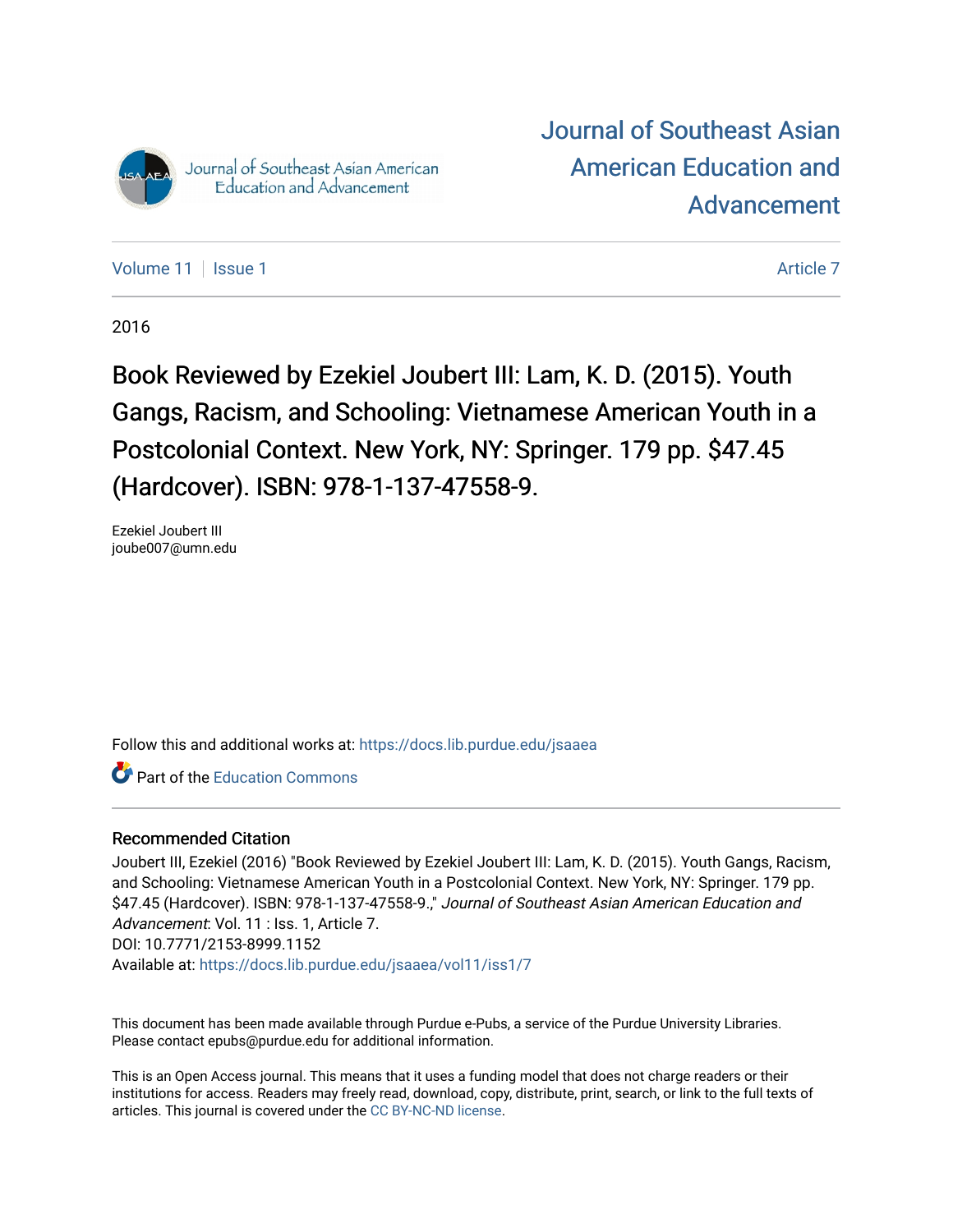

Volume 11 (2016) **www.JSAAEA.org**

Lam, K. D. (2015). *Youth Gangs, Racism, and Schooling: Vietnamese American Youth in a Postcolonial Context*. New York, NY: Springer. 179 pp. \$47.45 (Hardcover). ISBN: 978-1-137- 47558-9.



## *Reviewed by*  **Ezekiel Joubert III** *University of Minnesota*

In *Youth, Gangs, Racism, and Schooling: Vietnamese American Youth in a Postcolonial Context*, Kevin Lam outlines the history of the Vietnamese American youth gang phenomenon as it relates to U.S. imperialism and state sanctioned violence within the backdrop of US occupation in Vietnam and American racism. He describes the formation of Vietnamese American youth gangs in Southern California from 1979-2009, focusing particularly on those involved during the 1990s, as a way to examine how factors such as class, race, citizenship, migration, and laws affect youth Vietnamese refugees. In particular, Lam's project theorizes, through a materialist cultural studies lens, a way to understand youth subcultures, racialized identities, and urban schooling.

His study is based on the life narratives from three gang members collected in 2007. Using critical narrative methodology, he engages dialogically in interviews with two Vietnamese/Asian American men (P-Dog and Melo) and one woman (Linh) who at the time at the interviews were in their late 20's and early 30's. He observes how these "subjects want to be in dialogue with the rest of the world." One of Lam's subjects states "No one is looking into our shit!" And "don't understand the roots of it" (p. 85). Thus, his research "looks into" and understands the roots of gang formation through the collective voices of these young Vietnamese. P-Dog, Melo, and Linh were involved between 13 and 19 years old. Considering their ages, which would categorize them as youth or young people, Lam challenges the notion of youth as a "biological state" and borrows Nayak's use of the term where youth is viewed as more as a social and mutable category (p. 85). Additionally, he gives a full view (avoids just

@  $SOMF$  RIGHTS RESERVED Readers are free to copy, display, and distribute this article, as long as the work is attributed to the author(s) and the **Journal of Southeast Asian American Education & Advancement**, it is distributed for non-commercial purposes only, and no alteration or transformation is made in the work. More details of this Creative Commons license are available at http://creativecommons.org/licenses/by-nc-nd/3.0/. All other uses must be approved by the author(s) or **JSAAEA**. *Journal of Southeast Asian American Education & Advancement, Vol. 11 (2016)* ISSN: 2153-8999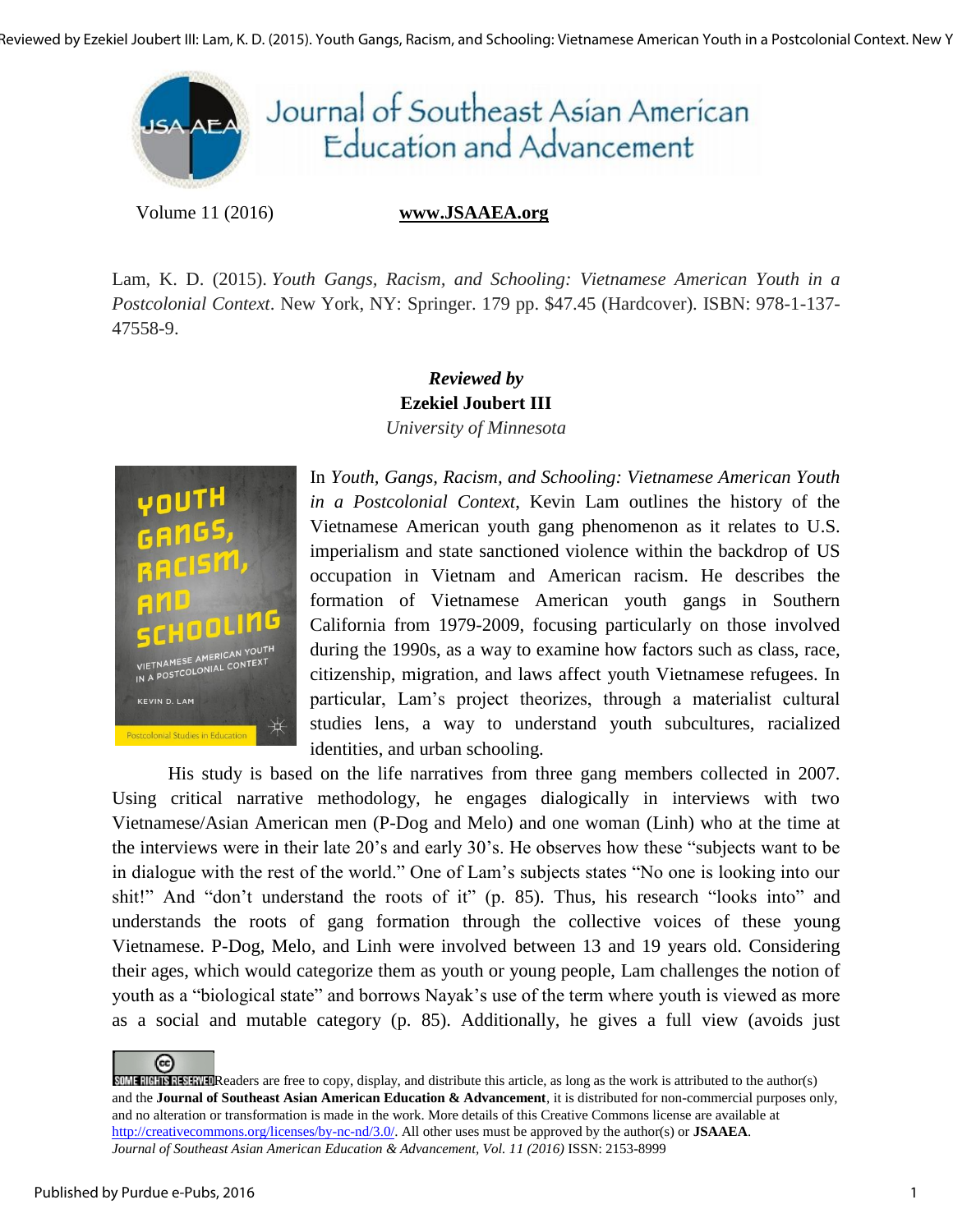participant observation) of youth gangs by including the politics of imperialism, globalization of capital and labor, and theorizing of racialization.

Lam places his study in colonial and postcolonial contexts and traces U.S. involvement in the migrations of Vietnamese from 1975-1977 (the first wave) and 1977-1985 (the second wave, i.e., the boat people). In chapter one, he discusses resettlement and racialization as it relates to the lives of the refugees. The lasting effects of war can be linked to the economical, physical, and psychological damages accumulated over three decades (1945-1975). However, U.S. involvement did not end there. Currently, the United States, which ended its embargo in 1994, has greatly influenced Vietnam's participation in Global "free market" economies. Lam suggests that the relationship—imperial or allied—has maintained a great influence on Vietnamese and American relations, particularly in the context of the United States.

For many of the first wave refugees, the transition was easier because many of them were a part of a more educated class. As Lam notes, "Western assimilation had begun well before they arrived on U.S. soil." On the other hand, the second wave of refugees, predominantly rural and working class, many of whom identified as Chinese-Vietnamese, received international support due to the dreadful experiences attributed to traveling on crowded boats. Yet, these refugees were met with distrust by many Americans who were not in favor of Vietnamese resettlement in the United States. Such antagonisms fed the racialization process of Vietnamese refugees. Within the Vietnamese diaspora, individuals are racialized in two ways: the subaltern or emblematic victim (p. 37). In combination with the political economy of Southern California and class formations in Los Angeles, Vietnamese refugees were viewed as "good refugees," those who were willing to participate in minimum wage, unskilled or low skilled, part-time jobs and act as model minorities willing to "pull themselves up by their bootstraps." Conversely, due to Southern California's highly stratified economy, alternate economies, including gang and underground economies, emerged and reinforced the notion that these were unworthy and possibly dangerous immigrants. Further, Latino and Asian immigrants were racialized against each other as a way to "divide and conquer" (p. 44).

Lam strives to dismantle the dehumanizing effects of racism by examining how race is shaped as a problem in terms of sociology and education, and also critique how it is placed in binary relationships. For example he reminds us that race is a part of a structure of power rather than individual qualities, which are reinforced by the categorization of race and racial identity. For Asian Americans, the model minority myth acts as a hegemonic device that ignores Asian Americans who are poor and working class as well as those who experience violence. More recently, there has been a lumping of identities related to Asians in U.S. communities. Lam is concerned that panethnic identities are used to turn Asians into a monolith. Using a materialist critique to examine race, he asserts that the racialization of Asian Americans must include an analysis of class formation and political economy as way to decenter success and look closer at how American imperialism and state sanctioned racism has shaped and informed physical and psychic violence. We learn in this book that in California's San Gabriel Valley, youth gang members interrupt the racial myths of "good refugee" and "model minority." Lam borrows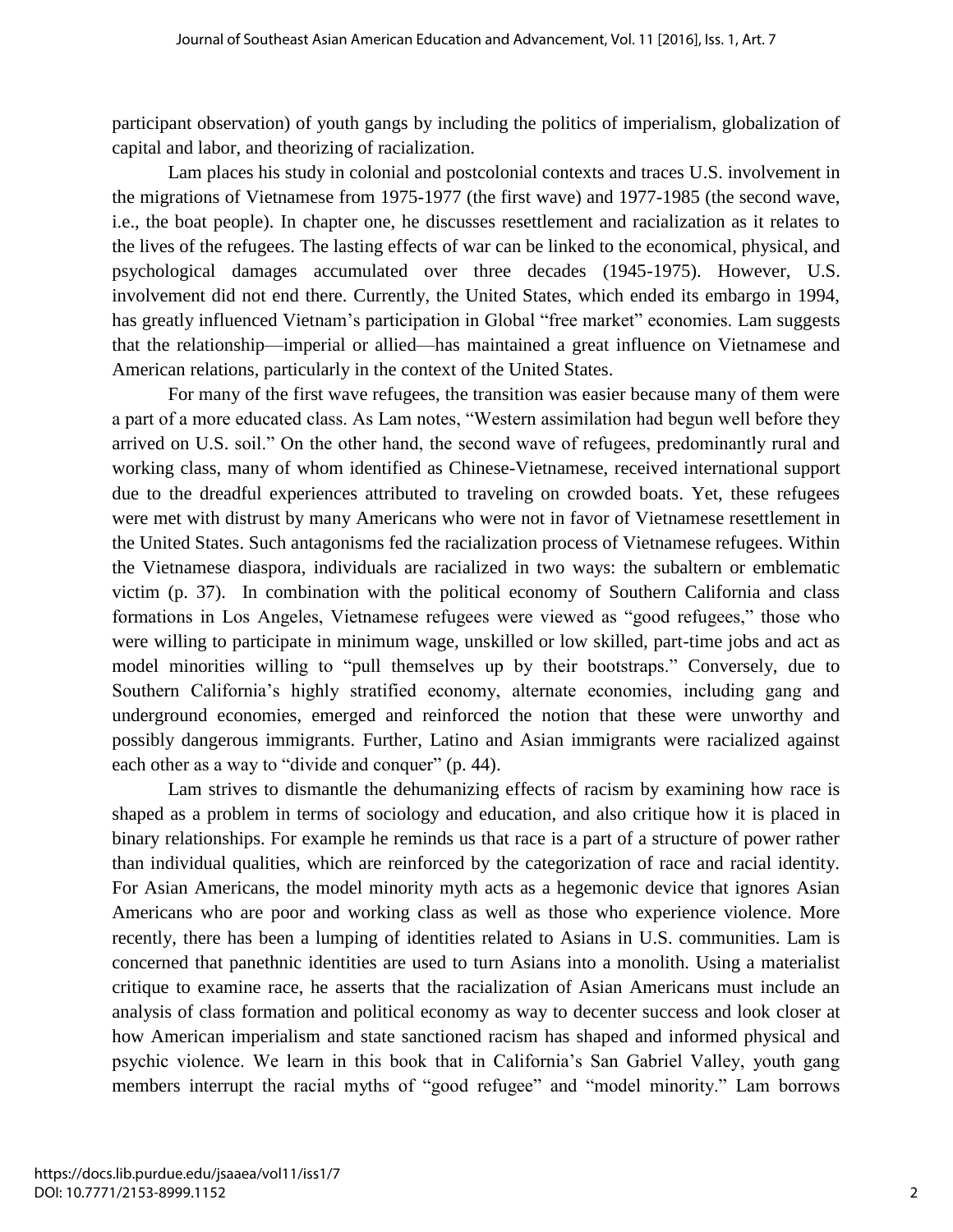Boal's "theatre of the oppressed" to describe the violence performed by youth gang members within their communities and schools during a time where increased forms of legislation was designed to take on youth and violence. These laws help propel the criminalization of Asian American youth who were racialized through the images of public violence, and diminished further the chance for many youth of color to achieve social and educational success.

To make the links between youth gang culture and U.S. imperialism, Lam examines three themes developed from his interviews: "One, the politics of Migration and resettlement; two, space, labor, and street conflict; and three, racialization, racism and representation (p. 113). Across these discussions, he works through the personal stories of P-Dog, Melo, and Linh to articulate how their communities became a hotbed for violence. The author connects the logics of turf with the formations of refugee spaces in Southern California and argues that central to the struggles for these young people were local responses and tensions tied to competition for space and capital mapped on interracial and intraracial terrains.

In closing, Lam's project, which he describes as a "recovery of our history," bridges the worlds of youth, violence, and racism while honoring the personal stories and histories of Vietnamese Americans. In Fanonian fashion, Lam reminds us that the subaltern not only speaks but writes back, talks back and researches back in order to humanize the struggle for liberation associated with the U.S. foreign policies and criminalization of youth. Challenging the racist notion that all Asian Americans are high achievers, Lam forces the reader to examine the material realities of individuals whose experiences tell a counterstory and a counterhistory. To conclude, Lam initiates an important dialogue about the idea of "global responsibility." By bringing this to the front door of education, educators, scholars and activists must account for how we view globalization and humanization. In many ways, there is a deep connectedness that is missing in our approaches to critical work. So, if we want to attend to how and what it means to do the anti-racist, anti-colonial, anti-capitalist, and anti-imperialist work that he refers to, we must not only acknowledge that we are not alone in this world but confront, critique, and build on those connections in order to transform the present and future.

### **About the Author**



**Ezekiel Joubert III** is a PhD student at the University of Minnesota in the Curriculum and Instruction Department and Culture and Teaching Program. His research interests focus on the role race and racialization and space and migration in creating curriculum and pedagogy, and the use of African American literature and narratives as a mode to understand history, memory, and representation.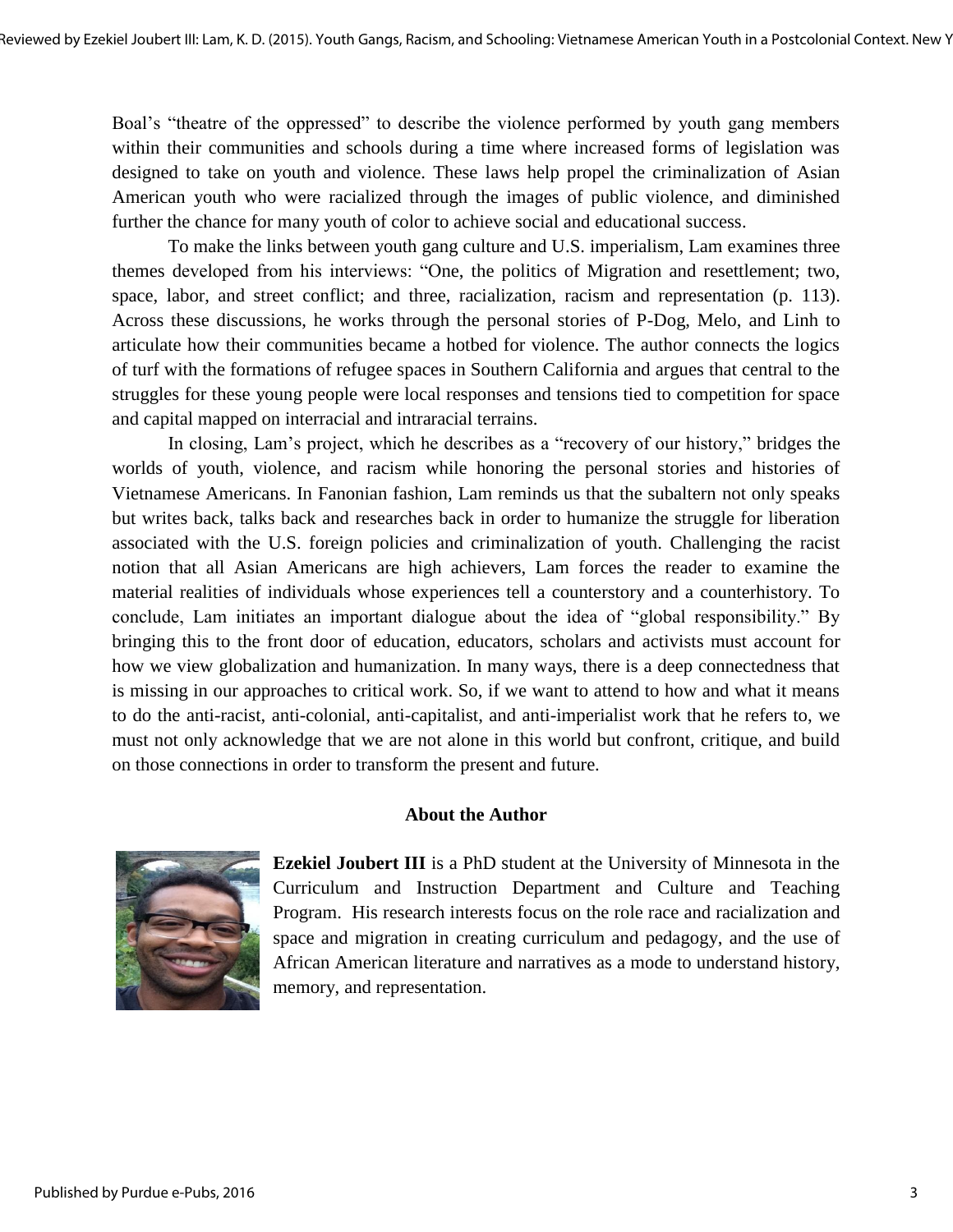

# Journal of Southeast Asian American Education and Advancement

# www.JSAAEA.org

**Editor Dr. Wayne E. Wright** *Purdue University*

**Associate Editors Dr. Chhany Sak-Humphry** *University of Hawaii at Manoa*

**Dr. Phitsamay Sychitkokhong Uy** *University of Massachusetts, Lowell*

> **Book Review Editor Dr. Vichet Chhuon** *University of Minnesota*

**Creative Works Editor Bryan Thao Worra** *Lao Assistance Center*

> **Journal Manager Sung Ae Kim** *Purdue University*

### **Editorial Review Board**

**Dr. Steve Arounsack** *California State University, Stanislaus* **Dr. Sovicheth Boun** *The State University of New York at Fredonia* **Dr. George Chigas** *University of Massachusetts, Lowell* **Dr. Hien Duc Do** *San Jose State University* **Dr. Sophal Ear** *Occidental College* **Dr. Nancy H. Hornberer** *University of Pennsylvania* **Dr. Zha Blong Xiong** *University of Minnesota* **Dr. Peter Nien-Chu Kiang** *University of Massachusetts, Boston* **Dr. Ha Lam Dr. Ravy Lao**

**Dr. Carl L. Bankston III** *Tulane University* **Dr. Phala Chea** *Lowell Public Schools* **Dr. Loan Dao** *University of Massachusetts, Boston* **Dr. Changming Duan** *University of Missouri, Kansas City* **Dr. Sothy Eng** *Lehigh University* **Dr. Vincent K. Her** *University of Wisconsin, Eau Claire* **Dr. Peter Tan Keo** *New York University*  **Dr. Kevin K. Kumashiro** *University of San Francisco*